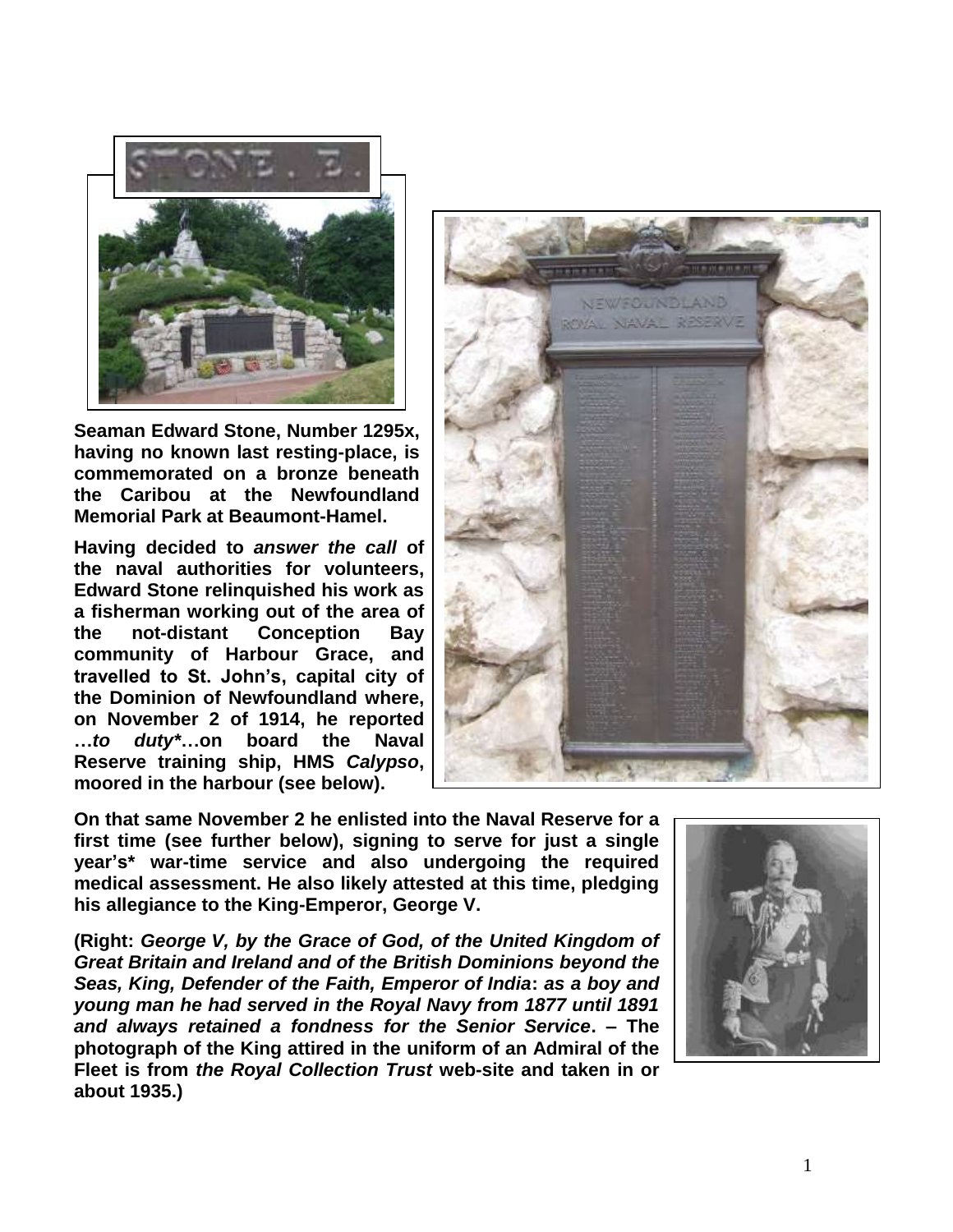**(Right:** *At the outset of their career, the Calypso-Class ships were apparently considered to be superior vessels. Hybrids powered by both steam and sail - they were able to police the outer reaches of the British Empire most efficiently and economically. The rapid progress in engine technology, however, was to mean that HMS Calypso and her sister-ships would soon be out-classed by newer vessels***. – This Royal Navy photograph, taken before 1902 when the drill-hall was reportedly built on her upper deck and the funnel removed, is from** *Wikipedia***)**



*\*In the early days of the War, perhaps because it was felt by the authorities that it would be a conflict of short duration, the recruits enlisted for only a single year. As the War progressed, however, this was obviously going to cause problems and the men were encouraged to re-enlist***.** *Later recruits – as of or about May of 1916 - signed on for the 'Duration' at the time of their original enlistment.*



**(Right above:** *The White Ensign has been flown by the Royal Navy in its present form since about the year 1800 although other naval ensigns had existed for at least two centuries. It consists of a red St. George's Cross – the national flag of England - on a white field with the Union Flag\* in the upper canton.*

*\*The Union Flag is commonly referred to as the 'Union Jack'; this is, in fact, a misnomer since a flag is referred to as a 'Jack' only when flown from the bow of a ship.* 

**Note:** *During the years preceding the Great War the only military force on the Island of Newfoundland – apart from a handful of ill-fated local attempts – was to be the Royal Naval Reserve (Newfoundland). Even so, it was to be some thirty years after the withdrawal of British troops from the Dominion in 1870 before the Reserve came into being in 1902.* 

*Just fewer than four-hundred men were sought to enroll as seamen – apparently automatically at the rank of Able Seaman - and to present themselves annually in St. John's for five years in order to train for a period of twenty-eight days per annum. Allowed to report at a time of their own choosing, it is perhaps not surprising that these volunteers – mostly fishermen – were to opt to train during the winter months when fishing work was minimal.*

**(Right above:** *Recruits of the Royal Naval Reserve (Newfoundland) seen here in front of HMS Calypso. The shed-like superstructure seen behind them had been built onto the ship in 1902 to serve as a drill-hall. Whether the vessel was still 'Calypso, or had become 'Briton' by this time (see further below) is not clear.* **– photograph from Newfoundland Provincial Archives via Wikipedia)**

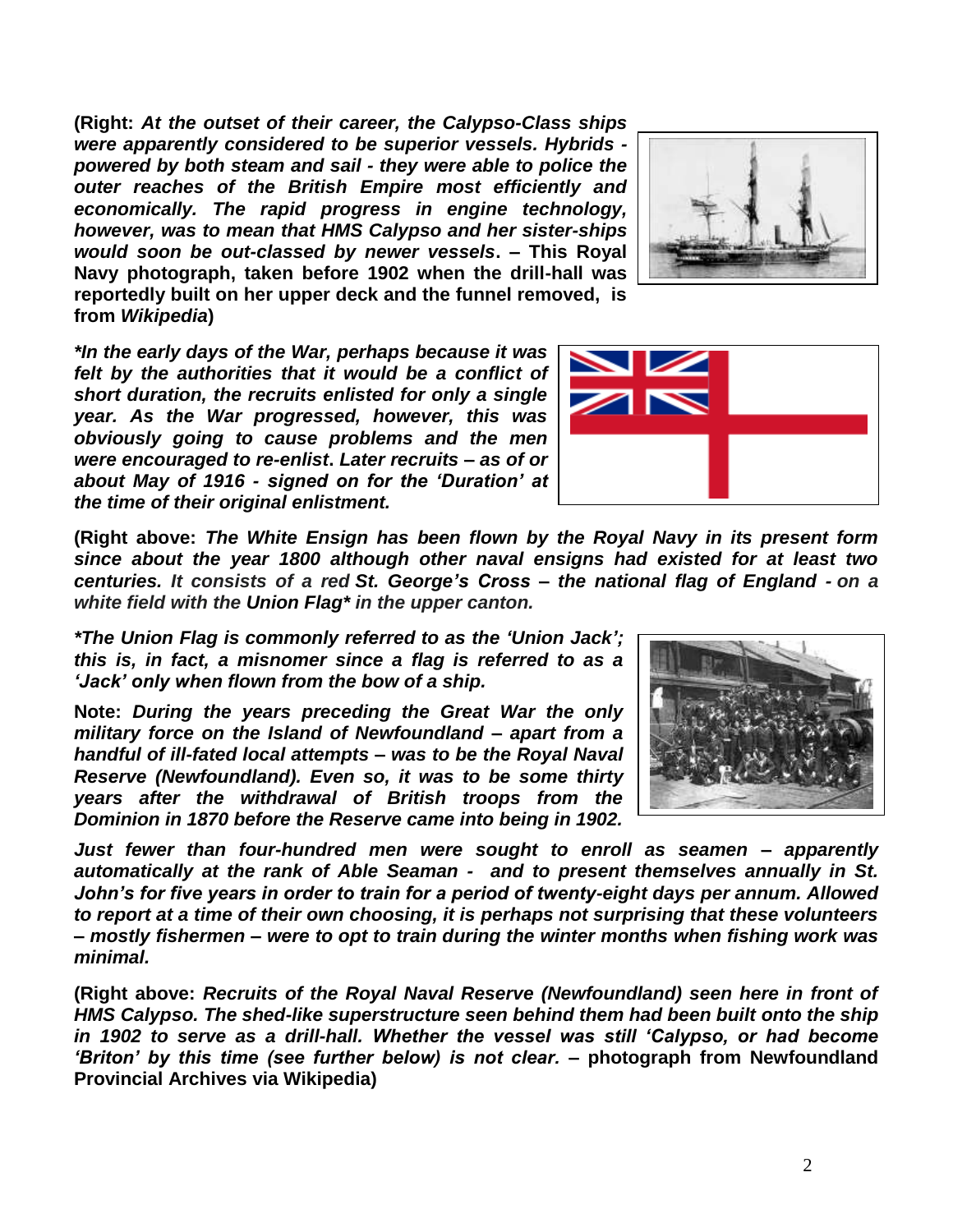*Expenses were apparently defrayed for the most part by the British (Imperial) Government and an attempt was made to ensure the number of recruits would be kept constantly at a maximum. This practice and policy was then to be continued up until the onset of hostilities some twelve years later.*

*Of course, the purpose of having a reserve force at any time is to provide a trained force ready at any time to serve at a time of need or crisis. Thus in August of 1914, upon the Declaration of War by the government in London, hundreds of those men of the Royal Naval Reserve (Newfoundland) were to make their way to St. John's, from there to take passage overseas to bolster the ranks of the Royal Navy.*

**(Right above:** *Naval reservists from Newfoundland, during the early days of the Great War, before their departure for the United Kingdom* **- from** *The War Illustrated***)**

*An elderly vessel, HMS Calypso, having become surplus to the Admiralty's needs, had been provided to the Dominion of Newfoundland by the Royal Navy in 1902 for training purposes. After some debate it was eventually decided that she would be permanently moored in the harbour of the capital, her superstructure reduced, and a wooden shelter built on her upper deck to provide training facilities and living quarters for the prospective naval recruits.*

**(Right above:** *HMS 'Calypso' in full sail. She was to be re-named 'Briton' in 1916 when a new 'Calypso', a modern cruiser, was about to be launched by the Royal Navy***. – This photograph, taken of her by the Royal Navy in 1898, is by courtesy of** *Admiralty House Museum***)**

**Following a mere two weeks and two days of training\* in St. John's, Seaman Stone, one of a draft of one-hundred fortynine naval reservists, embarked on November 18-19 onto the**  *Allan Line* **ocean-liner** *Carthaginian* **which was apparently returning on its commercial route from Philadelphia(?) to Glasgow and thereupon took the draft on board. She sailed at nine o'clock in the evening of the 19th, its reservist passengers un-mentioned in the local newspapers.**

**(Right above:** *A relatively elderly vessel, 'Carthaginian' had been launched in October of 1884. She apparently remained un-requisitioned as a troop transport during the conflict although this did not prevent her from being sunk by a mine laid by a U-boat off the Irish coast on June 14 of 1917 – happily without any loss of life it may be added. –* **the un-dated photograph of** *Carthaginian* **entering St. John's harbour has been donated to the** *Maritime History Archive* **web-site by Captain Harry Stone***.***)**





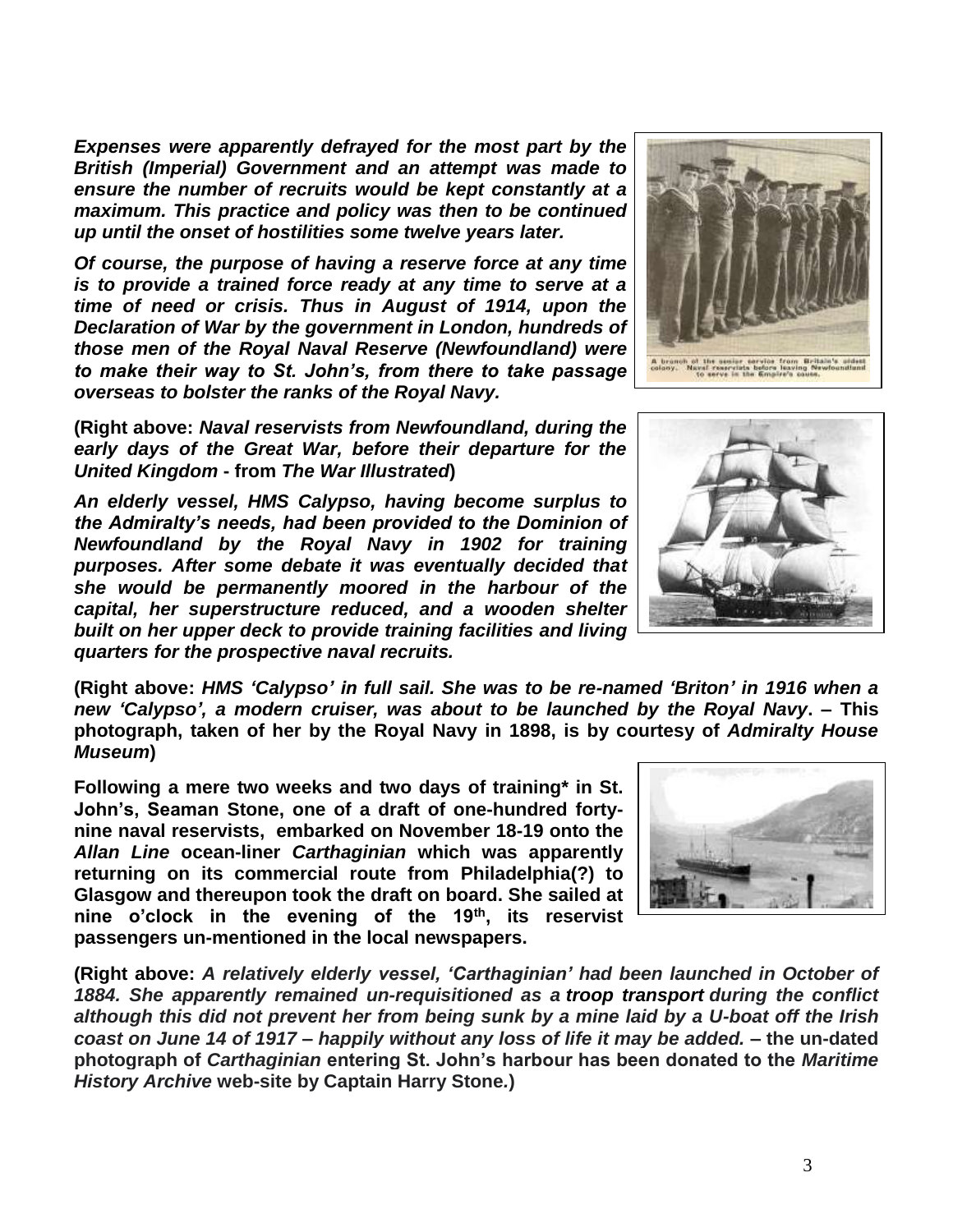**\****\*It appears that in many cases, even if the recruit in question had not already previously been with the Royal Naval Reserve, the required twenty-eight day training period, all or partially, was waived by 'Royal Proclamation'.*

**Once having disembarked in the United Kingdom it appears that while some few of the men were posted directly to a ship, the majority was ordered directly to undergo further training at various Royal Navy establishments and thus, likely having journeyed by train, reported to these bases on or about November 28-29.**

**Seaman Stone was to report to HMS** *Pembroke\****, the naval establishment at Chatham on the River Medway, itself a tributary of the better-known River Thames, and in the county of Kent. Not only was** *Pembroke* **a barracks – it operated as such from 1878 until 1983 – but it was the name given to a number of training establishments, mostly not far-removed from Chatham, which were numbered according to the purpose of the training – or otherwise involved.** 

*Pembroke I* **was the training-station and holding-barracks for regular seamen and it was surely to** *Pembroke I* **that Seaman Stone would have been attached, there to await a posting to one of His Majesty's ships.**

*\*There was also a series of ships named 'Pembroke', the last several of which were used as depot ships and for harbour service at Chatham. This is the 'HMS Pembroke' found on the cap-bands of the sailors who served there perhaps in their thousands - but who were never to set eyes on the actual ship in question.*

*Naval discipline being distinct in some ways from the laws that governed other parties such as the Army and civilians, sailors had to be on the books of a serving naval vessel to be legally subject to naval law and order, even when these sailors were serving on land.*

*Thus the presence of elderly and obsolescent vessels that plied the waters adjacent to the many naval land establishments which were known as stone frigates. The ships were in theory the home ships of the tens, hundreds, even thousands of men who laboured on shore.*



*Which is why Seaman Stone would have worn an HMS 'Pembroke' cap-band – until he joined 'Clan McNaughton'.*

**(Right above:** *Buildinga of the large Royal Navy complex which was the HMS 'Pembroke' naval establishment at Chatham for just over one hundred years. Today it has been transformed into a university campus***. – photograph from 2010)**

**The ship to which Seaman Stone was ordered on December 10-11 of that same 1914 was HMS** *Clan McNaughton***, reportedly at Liverpool on December 4, likely the port from where she was to sail on patrol with the 10th Cruiser Squadron days before that Christmas.**

**(continued)**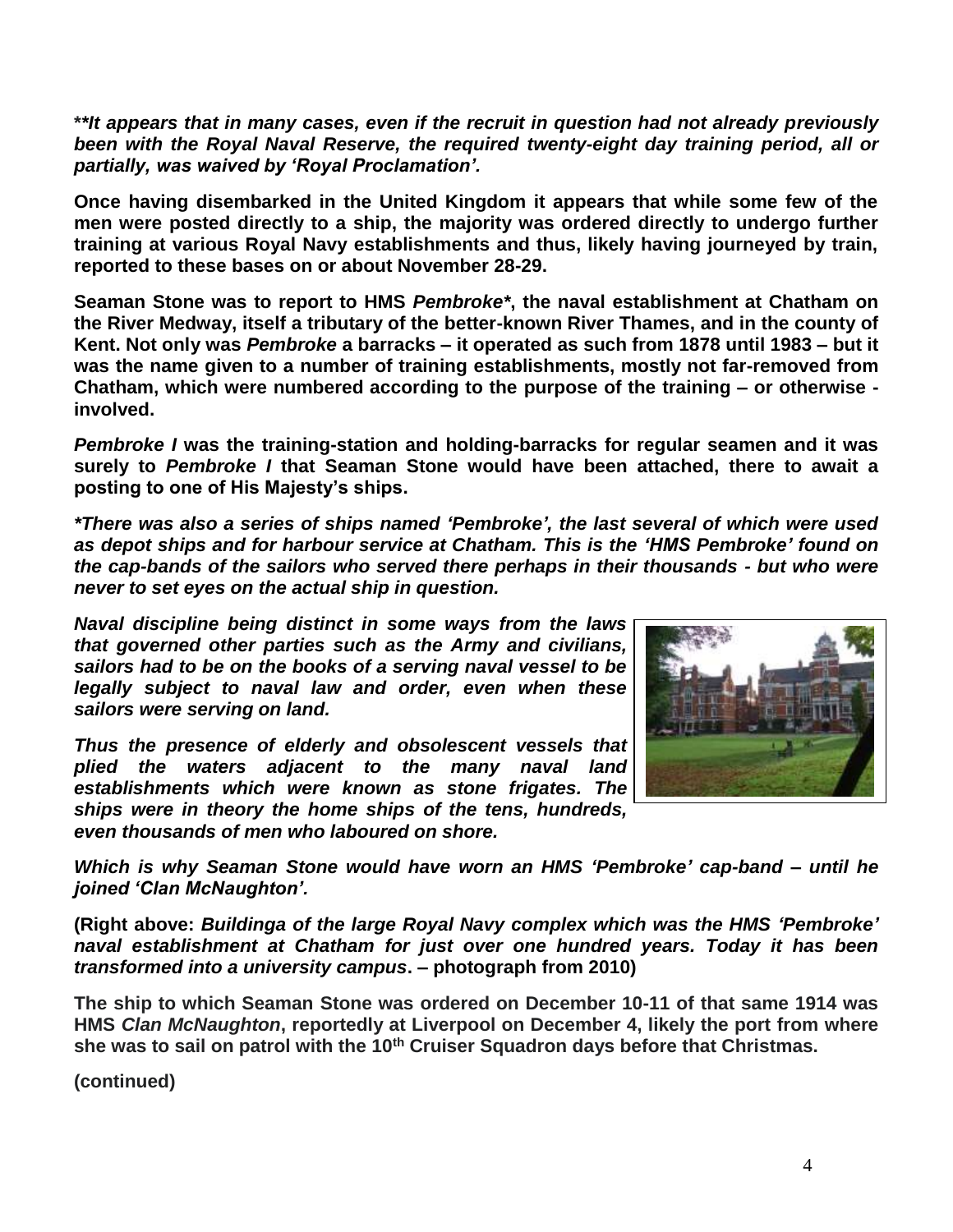**(Right:** *The image of Clan MacNaughton – with unfortunately no further details - is from the Royal Marines History.com web-site.***)**

**The vessel, a passenger-cargo ship of the** *Clan Line***, had been hired by the British on November 19 of that autumn and had been fitted out with eight 4.7 inch naval guns for the purpose of serving as an armed merchant cruiser.**



**But although a number of Newfoundland reservists had been sent upon arrival in the United Kingdom to train at HMS** *Excellent***, the Royal Navy's gunnery school, Seaman Stone had not been among them and he was posted to** *Clan McNaughton* **to likely serve as an ordinary seaman.**

**(Right below:** *An example of the naval gun with which Clan McNaughton had been equipped prior to sailing on her war-time duties***. – from** *Wikipedia***)**

*Clan McNaughton* **was to be attached to the 10th Cruiser Squadron, also known as the** *Northern Patrol***, a force originally comprised of out-of-date warships which, by that January of 1915, had been replaced by requisitioned oceangoing passenger–cargo ships fitted with guns, some as elderly as a number of the venerable ships on which they were mounted.**

**The ships of the 10th Cruiser Squadron were not spoiling – and certainly not prepared - for a fight. Their job was to form a part of the naval blockade designed to prevent ships carrying goods to Germany from reaching their destination; to accomplish this these vessels had to patrol the area of stormy waters encompassed by Ireland, northern Scotland and Iceland, a thankless job at the best of times: during the tempestuous winter months, even worse.**

**(Right:** *A Memorial Scroll, a copy of which was distributed to the families of those who had sacrificed their life while serving in the Newfoundland Royal Naval Reserve***)**

**Even so, the first several weeks of her service appear to have been uneventful and** *Clan McNaughton* **apparently was to return to Liverpool on one if not two occasions before setting out to sea once again on what was to be her last voyage\*.**

*\*It appears not to be recorded whether she was in the company of 'Viknor' when that vessel left the Squadron to return to Liverpool in mid-January, not to be seen again before her discovery on the ocean floor almost a century later.*



**(continued)**